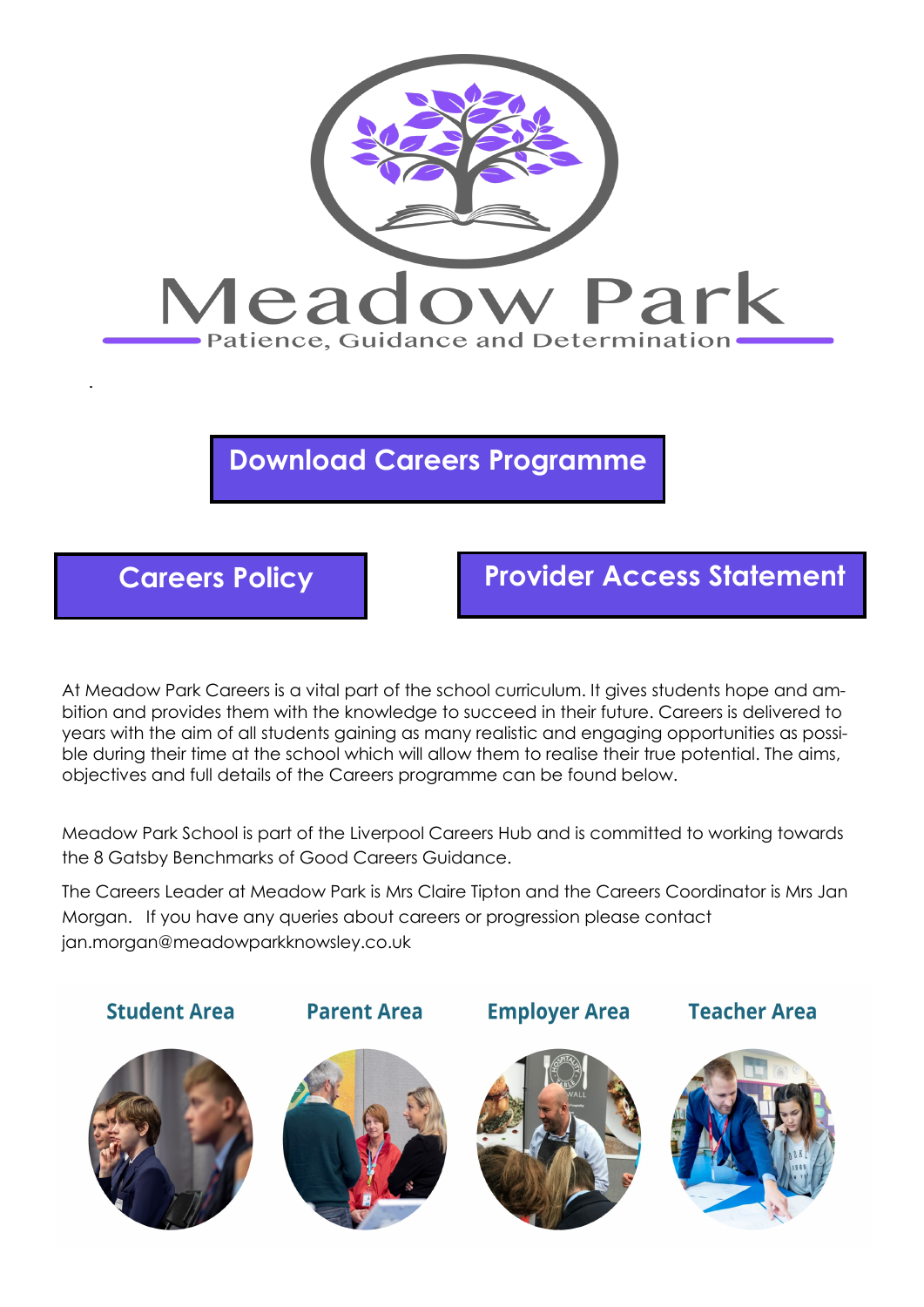# **Student Area**

At Meadow Park we have a careers programme in place that ensures that you are well equipped for the future and have the information you need to make realistic and informed decisions about further education, training and employment.

When you leave school at 16 years, you are likely to have some or all of the following options available to you depending on your ability, independence and support needs:

**Further education** at a college or training provider to study vocational courses like BTECs / TLevels or Academic Courses like A Levels (List here)

**Apprenticeship-** An apprenticeship is a way to gain the skills, knowledge and experience you need to get into many careers. They combine work, training, study and you get Paid! Apprenticeships are available across a range of areas. [Further information can be found here.](http://www.gov.uk/apply-apprenticeship)

**Traineeship-** Usually a 6 month programme made up of extended work experience working towards qualifications. A traineeship will normally lead to an apprenticeship or work.

#### [Further information.](http://www.gov.uk/guidance/traineeship-information-for-trainees)

**Supported Internship**- Supported Internships are a study programme for learners with Education, Health and Care Plans (EHCPs). Learners will have a work placement and complete relevant qualifications alongside their placement.

[More information about Liverpool's Supported Internship programme](https://www.knowsleycollege.ac.uk/supported-learning/supported-internship-programme/).

Watch this short [video](https://www.youtube.com/watch?v=f_xAQNNi4pA) that explains some of your options

Help & Support with your CV, Interview Skills and finding a Job-[Click here](https://jobhelp.campaign.gov.uk/starting-out-in-your-career/)

The school Careers Advisor offers impartial advice and guidance working with students from Year 8 through to Year 11. To contact or book an appointment contact: jan.morgan@meadowparkknowsley.co.uk

You can also contact a qualified Careers Advisor via text / phone or webchat to discuss careers, courses and finding a job—https://nationalcareers.service.gov.uk

### **Not sure what Career is best for you? Take a QUIZ**

<https://icould.com/buzz-quiz/>

You can also [log into your Unifrog account](https://www.unifrog.org/sign-in) to complete further assessments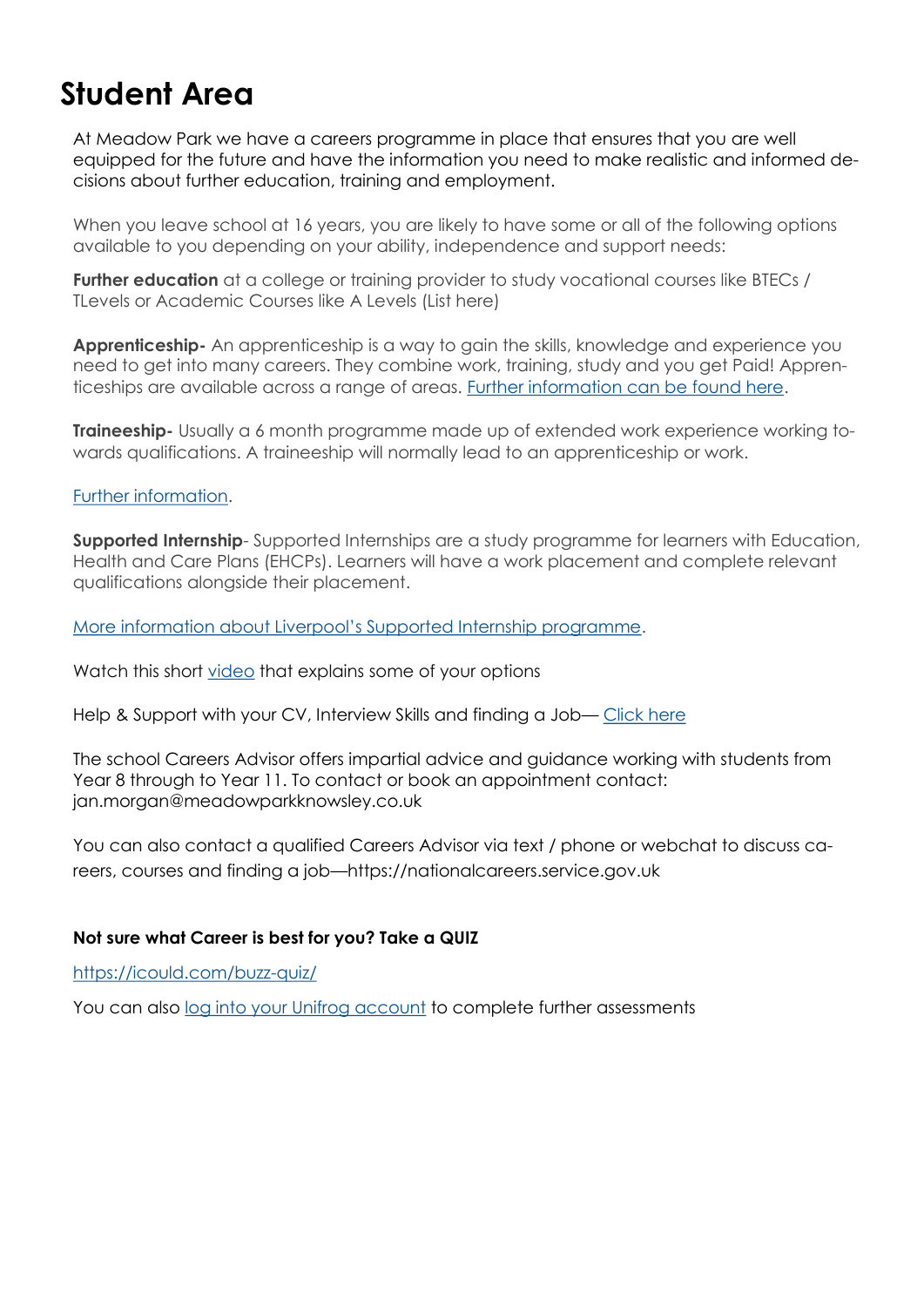## **Parent / Carer Area**

What support is there to help my child prepare for the future?

Preparation should start early - long before your child becomes an adult.

Since the Raising of the Participation Age the law states that young people must be in some form of 'education or training' until they are 18. This can include

- Further education at a local college or training provider to follow a study programme list here (link to PDF)
- [Apprenticeship-](https://www.gov.uk/topic/further-education-skills/apprenticeships) An apprenticeship is a way to gain the skills, knowledge and experience you need to get into many careers. They combine work, training and study, letting you 'earn while you learn'. Apprenticeships are available across a range of areas. Further information can be found here.
- [Traineeship-](https://www.gov.uk/government/collections/traineeships--2) Usually a 6 month programme made up of extended work experience working towards qualifications. A traineeship will normally lead to an apprenticeship or work.
- Supported Internship- Supported Internships are a study programme for learners with Education, Health and Care Plans (EHCPs). Learners will have a work placement and complete relevant qualifications alongside their placement. [More information](https://fsd.liverpool.gov.uk/kb5/liverpool/fsd/results.page?localofferchannel=7-4)  about [Liverpool's Supported Internship programme.](https://fsd.liverpool.gov.uk/kb5/liverpool/fsd/results.page?localofferchannel=7-4)

If your son/daughter has a [Education, Health and Care \(EHC\) plan,](https://contact.org.uk/advice-and-support/education-learning/ehc-plans-assessments/what-is-an-ehc-plan/) the Year 9 annual review and every review after that, will include a focus on preparing for adulthood. This means there should be targets in the EHC plan that will help your child to achieve steps towards preparing for post 16 options. The EHCP will be updated as your child progresses.

You can find a breakdown of all post 16 options [here](https://nationalcareers.service.gov.uk/careers-advice/career-choices-at-16) or watch this short [video](https://www.youtube.com/watch?app=desktop&v=f_xAQNNi4pA)

From year 7 your son/daughter can access impartial careers advice that will be tailored to their needs. Speak to Mrs Morgan to arrange an appointment— parents are welcome to speak to the school careers advisor or attend any in school meetings. Contact jan.morgan@meadowparkknowsley.co.uk to arrange.

## **Useful websites and contacts**

- *[Knowsley local offer](https://www.knowsleyinfo.co.uk/categories/knowsley-local-offer-send)* website provides information for children and young people up to the age of 25 with special educational needs and disabilities (SEND) their parents or carers - all in one place. Knowing what is out there gives you more choice and control over what support is right for you or your child. You can also contact the Liverpool City Council's SEN department on 0151 233 3000.
- www.parentalguidance.org.uk
- List of local Colleges and Training Providers
- [National Careers Service](https://nationalcareers.service.gov.uk/)—Speak to a Careers Advisor for advice and support— 0800 100 900
- National Apprenticeship Service nationalhelpdesk@findapprenticeship.service.gov.uk Telephone: 0800 015 0400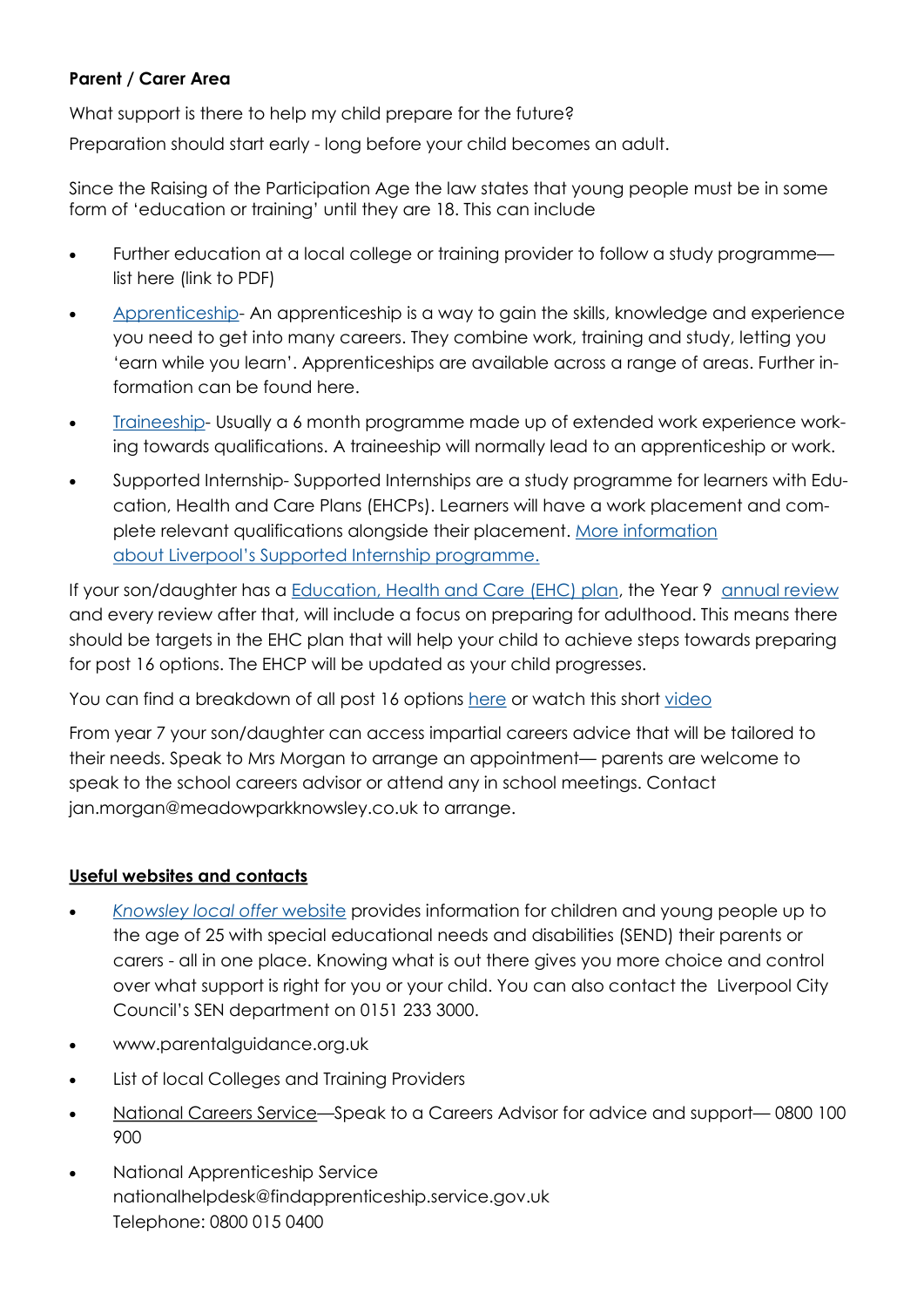Information for Employers

If you would like to find out how you could support our school and make a difference to a young persons future please get in touch with—

jan.morgan@meadowparkknowsley.co.uk

#### **We welcome support from employers with:**

- Guest speaker talks and presentations
- Delivery of small parts of curriculum content
- Workplace visits
- Hands on workshops
- Work Experience
- Apprenticeships
- Representation at parents evenings and careers fairs
- Mock Interviews